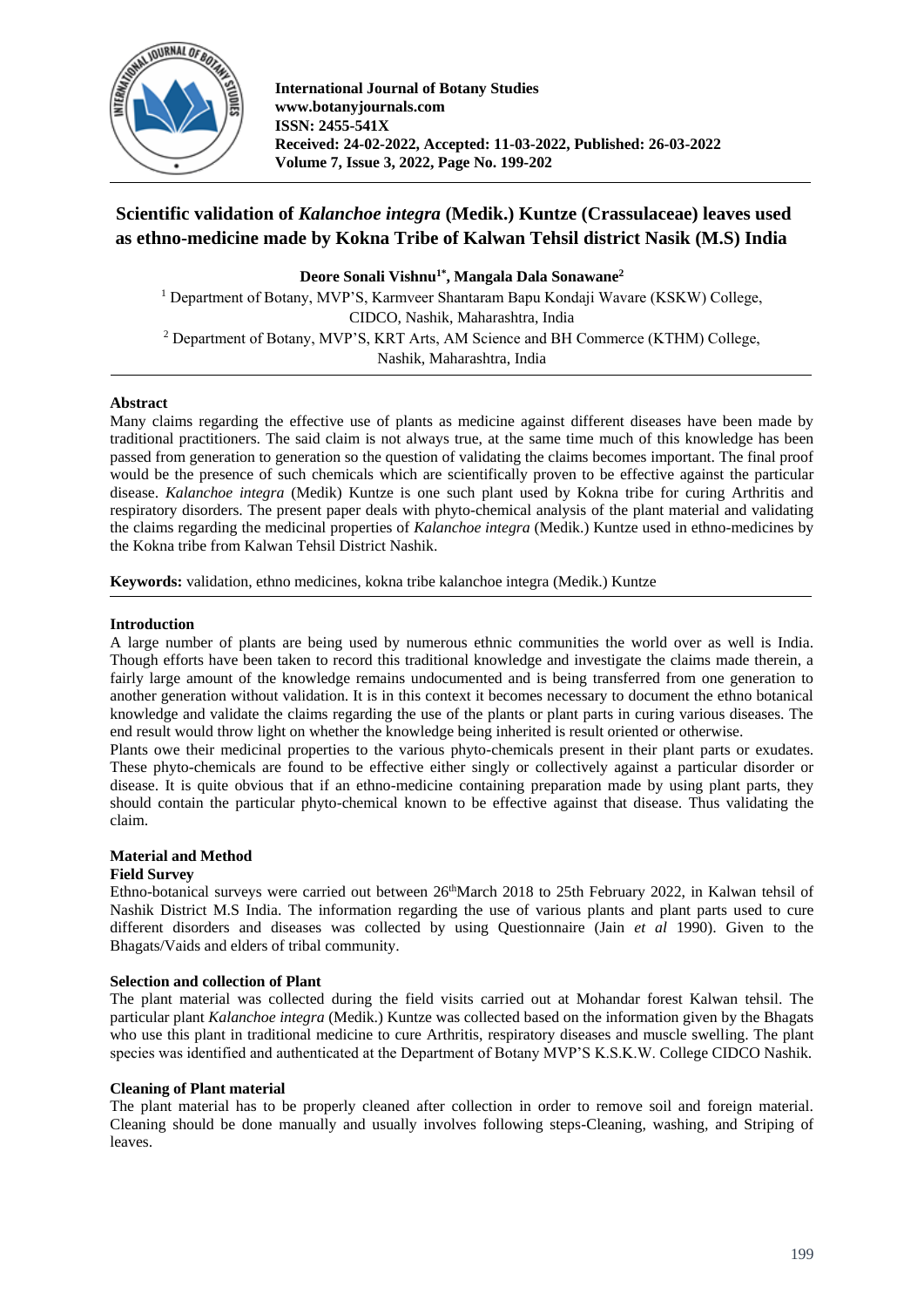



## **Drying**

Drying is done in order to remove moisture from the plant material and it has to be done immediately after collecting the plant material to prevent deterioration of the plant material. Out of the two methods used for drying, Natural drying (shade drying) method has been followed in this study.

**Powdering:** The plant material was mechanically powdered and kept in air tight containers for phyto-chemical analysis.

**Preparing Plant extracts:** Solvent extracts were prepared employing percolation method. 5mg of the powdered material was macerated in the solvent and then refrigerated for twelve hours. The sample was then filtered and residue was macerated in the same solvent which was used first. This process was repeated for each of the different solvents used. Solvents used were Ethanol, Petroleum ether, Chloroform, Acetone, and Water. For Aqueous extract the powder was distilled in water and then filtered. The filtrate was dried to get a semisolid mass.

# **Phytochemical test**

#### **Test for Alkaloids**

- **a. Mayer's Test:** Two drops of Mayer's reagent were addedto few ml of plant extract along the sides of the tube. Appearance of creamy white precipitate indicates presence of alkaloids.
- **b. Wagner's test:** A few drops of Wagner's reagent were added to few ml of plant extract along the sides of the tube. Appearance of reddish brown precipitate indicates presence of alkaloids.

#### **Test for Carbohydrates**

#### **A. Molish'stest**

Two drops of alcoholic solution of α- Naphthol solution is added to 2 ml of plant extract. This mixture is shaken well and a few drops of concentrated  $H_2SO_4$  are added gently along the sides of the test tube. Formation of violet ring indicates presence of Carbohydrates.

#### **B. Benedict's test**

0.5 ml of Benedict's reagent is added to 0.5 ml of filtrate. This mixture is heated on boiling water bath for 2 minutes. A characteristic coloured precipitate indicates the presence of sugar.

#### **Test for Saponin**

5ml of extract was dehydrated and 1 ml of ethyl alcohol was added to it. Later Ethyl alcohol was removed and distilled water was added with vigorous shaking If foam is formed and it persists for 15 minutes it indicates presence of Saponin.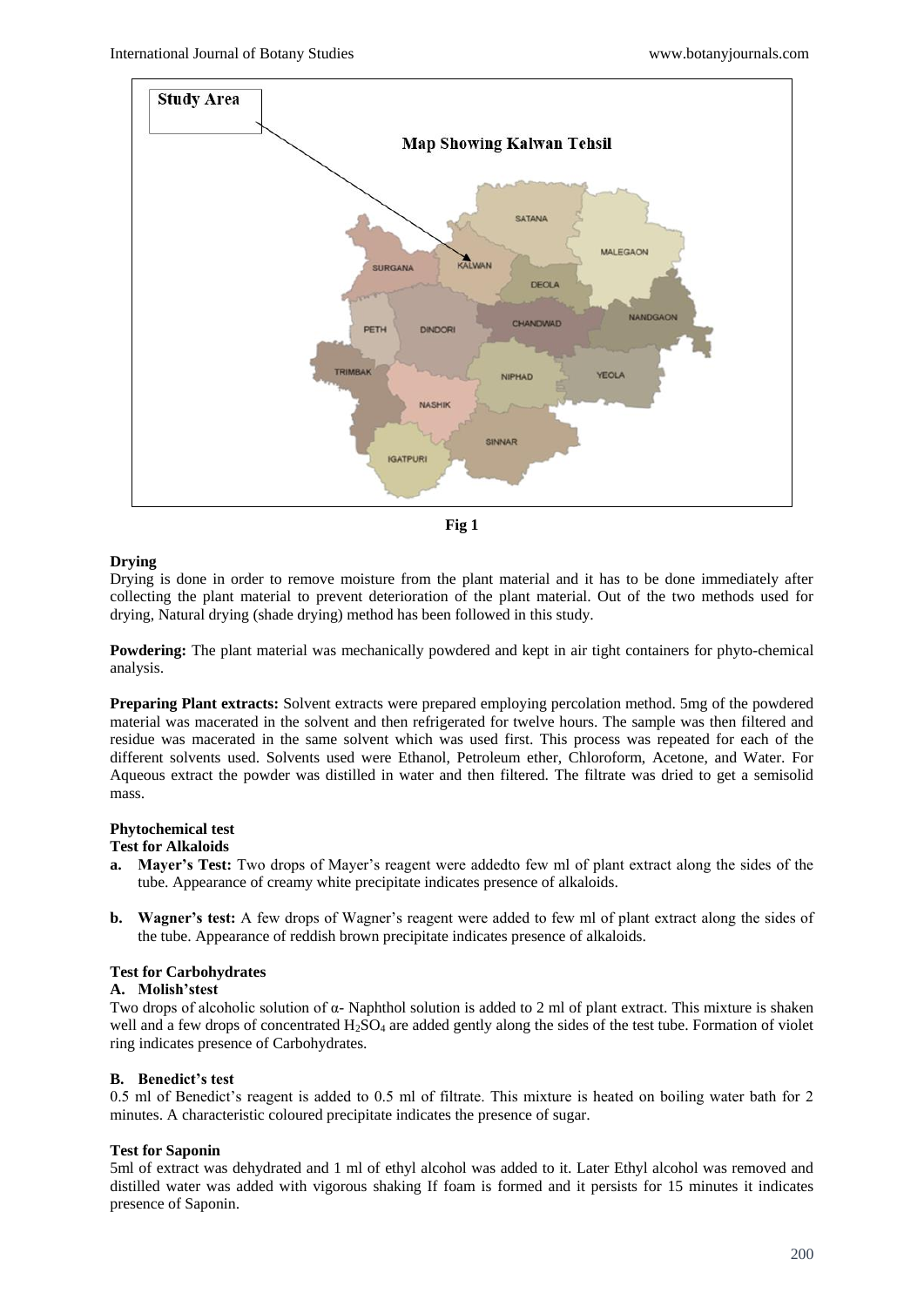#### **Test for Flavonoids**

A small quantity of leaf extract was dissolved with 10%NaOH. To which few drops of HCL was added. Change of colour from yellow to colourless indicates presence of Flavanoids.

## **Test for Terpenoids**

A drop of sulphuric acid was added to the mixture of 1 ml extract and 400 µl chloroform. Appearance of reddish brown interface is indicates presence of terpenoids.

## **Test of Phenols**

Alcohol is added to 2 ml of crude extract after which a few drops of ferric chloride solution is added Violet or blue coloration shows presence of phenol.

## **Test for Tannin**

A mixture of 50 ml distilled water and 0.7 ml extract was heated for ten minutes. After cooling few drops of 1% ferric chloride was added. If the colour changes from yellow to green and a dark green precipitate areformed, indicates presence of tannins.

## **Test for Mucilage**

100ml extract is dissolved in 10 ml of distilled water, to this 2 ml absolute alcohol is added with constant stirring. Formation of white precipitate is indicative of presence of mucilage.

## **Test for Proteins**

100mg extract is dissolved in 10 ml of distilled water and filtered through Whatmann filter paper no 1. The filtrate is used for protein test.

- a. Few drops of Millions reagent is added to 2 ml of filtrate. Presence of proteins is indicated by white precipitate.
- b. Biuret test

One drop of 2% copper sulphate solution is added to 2 ml filtrate. To this 1 mp of 95% ethanol is added, followed by excess amount of potassium hydroxide pellets. Formation of pink coloured ethanol layer indicates presence of proteins.

| Phytoconstituents | <b>Extract</b>         |                   |                   |                   |       |
|-------------------|------------------------|-------------------|-------------------|-------------------|-------|
|                   | <b>Petroleum Ether</b> | <b>Chloroform</b> | Acetone           | <b>Ethanol</b>    | Water |
| Carbohydrates     | --                     | --                | $- -$             | $\qquad \qquad -$ | $++$  |
| Proteins          | --                     |                   | --                | $++$              | $++$  |
| Mucilage          |                        |                   | --                | $+ -$             | $+ -$ |
| Alkaloids         | --                     | --                | --                | --                |       |
| Steroids          | $++$                   | --                | --                | --                |       |
| Phenols           | --                     | --                | $+ -$             | $+ -$             | $^+$  |
| Terpenoids        | --                     | $+ -$             | --                | --                |       |
| Flavonoids        | $- -$                  | --                | $\qquad \qquad -$ | $+ -$             | --    |
| Saponins          | $- -$                  | --                | $- -$             | $- -$             | --    |
| Tannin            |                        | --                | $+ -$             | --                |       |

**Table 1:** Results of Preliminary Phyto-chemical investigation of *Kalanchoe integra* (Medik.) Kuntze Leaves

-- Absent, +- moderately present, ++ Present

#### **Results and Discussions**

It is evident from the table that the leaves of *Kalanchoe integra* (Medik.) Kuntze contains carbohydrates, proteins and steroids, whereas Tannins, flavonoids, Terpenoids, Phenols and mucilage are present moderately. According to the information provided by the bhagats and common people the leaves of *Kalanchoe integra*  (Medik.) Kuntze is administered in case of Arthritis, and respiratory diseases and muscle swelling. From the literature it is clear that Steroids are effective in treating the above conditions, the presence of Steroids in leaves of *Kalanchoe integra* (Medik.) Kuntze validate the effectiveness of using of *Kalanchoe integra (Medik.) Kuntz e* leaves in treating Arthritis, and respiratory diseases and muscle swelling.

#### **References**

- 1. Abdul W Wadood *et al*. Phytochemical Analysis of Medicinal Plants Occurring in Local Area of Mardan Biochem *Anal Biochem*,2013:2:4
- 2. Akash Tariq, Sakina Mussarat, *et al*, Ethnomedicinal Evaluation of Medicinal Plants Used against Gastrointestinal Complaints BioMed Research International, 2015.
- 3. Bimala Subba\*, Mahesh Prasad Timilsina Scientific Validation of some Nepalese Medicinal plants from Nangle Bhare of Kathmandu, Nepal Asian J Pharm Clin Res, 2019, 12(2).